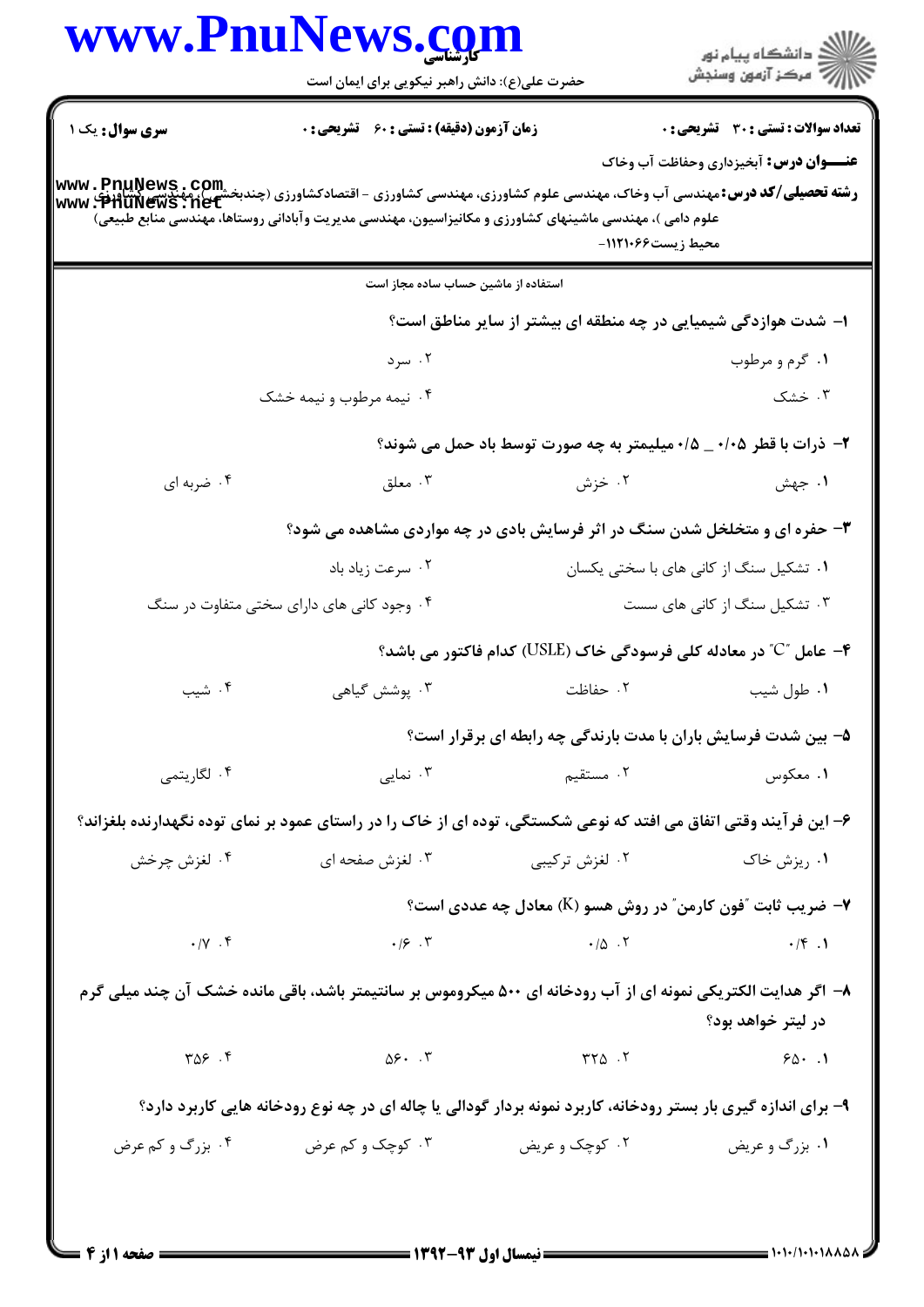|                        | حضرت علی(ع): دانش راهبر نیکویی برای ایمان است                                                                                                                                                                                                              |                                                                                     | ڪ دانشڪاه پيام نور<br>ر∕⊂ مرڪز آزمون وسنڊش    |
|------------------------|------------------------------------------------------------------------------------------------------------------------------------------------------------------------------------------------------------------------------------------------------------|-------------------------------------------------------------------------------------|-----------------------------------------------|
| <b>سری سوال : ۱ یک</b> | <b>زمان آزمون (دقیقه) : تستی : 60 ٪ تشریحی : 0</b>                                                                                                                                                                                                         |                                                                                     | <b>تعداد سوالات : تستی : 30 ٪ تشریحی : 0</b>  |
|                        | <b>رشته تحصیلی/کد درس:</b> مهندسی آب وخاک، مهندسی علوم کشاورزی، مهندسی کشاورزی - اقتصادکشاورزی (چندبخشی)، مهندسی کشاورزی<br>Www • PhuNews • net<br>(علوم دامی )، مهندسی ماشینهای کشاورزی و مکانیزاسیون، مهندسی مدیریت وآبادانی روستاها، مهندسی منابع طبیعی | -محيط زيست%۱۱۲۱۰                                                                    | <b>عنـــوان درس:</b> آبخیزداری وحفاظت آب وخاک |
|                        |                                                                                                                                                                                                                                                            |                                                                                     | ·Sediment Delivery Ratio (SDR) −1 چيست؟       |
|                        | ۰۲ ضریب رسوبزایی                                                                                                                                                                                                                                           |                                                                                     | ٠١ ضريب رواناب                                |
|                        | ۰۴ ضریب بارکف                                                                                                                                                                                                                                              |                                                                                     | ۰۳ ضریب فرسایش پذیری                          |
|                        | ۱۱- به نظر "کرک بای ّ سرعت تشکیل خاک در مناطق خشک و نیمه خشک حدود چند میلیمتر در سال است؟                                                                                                                                                                  |                                                                                     |                                               |
| ۰۴ میلیمتر             | ۰/۲ تا ۰/۲ میلیمتر                                                                                                                                                                                                                                         | ۰/۰۱ ۰/۰۱ میلی متر                                                                  | ۰۱ ۱ تا ۲ میلیمتر                             |
|                        |                                                                                                                                                                                                                                                            | ۱۲- کشت کدام گیاه منجر به تشدید فرسایش و اتلاف خاک می گردد؟                         |                                               |
| ۰۴ گوجه فرنگی          | ۰۳ گندم                                                                                                                                                                                                                                                    | ۰۲ يونجه                                                                            | ۰۱ سیب زمینی                                  |
|                        | ۱۳- چرا نیروی تخریبی سیلابها بیشتر از همان حجم آب خالص جاری در رودخانه <u>غیرطغیانی</u> است؟                                                                                                                                                               |                                                                                     |                                               |
|                        | ۰۲ مدت زمان سیلاب                                                                                                                                                                                                                                          |                                                                                     | ٠١ فصل حدوث سيلاب                             |
|                        | ۰۴ وزن مخصوص سيلاب                                                                                                                                                                                                                                         |                                                                                     | ۰۳ مقیاس حجمی سیلاب                           |
|                        |                                                                                                                                                                                                                                                            | ۱۴– در مناطق خشک جهان عموماً جریان پایه آب به چه صورت دیده می شود؟                  |                                               |
| ۰۴ رسوبات شور          | ۰۳ بر که ای                                                                                                                                                                                                                                                | ۰۲ زیرزمینی                                                                         | ۰۱ سیلاب                                      |
|                        |                                                                                                                                                                                                                                                            | ۱۵– کدامیک از خصوصیات بارش در ایجاد رواناب نقش اساسی دارد؟                          |                                               |
| ۰۴ دوره بارش           | ۰۳ فصل بارش                                                                                                                                                                                                                                                | ۰۲ شدت بارش                                                                         | ۰۱ مدت بارش                                   |
|                        | ۱۶– این تراس ها را برای این هدف می سازند که بخواهند آب را برای مدتی روی آن نگهدارند؟                                                                                                                                                                       |                                                                                     |                                               |
| ۰۴ رودخانه ای          | ۰۳ سکویی                                                                                                                                                                                                                                                   | ۰۲ انحراف آب                                                                        | ۰۱ ذخیره آب                                   |
|                        | ۱۷- بر اساس کدامیک از مطالعات زیر طراحی بند در محل مناسب و کم خطر انجام می شود؟                                                                                                                                                                            |                                                                                     |                                               |
|                        | ٠٢ مطالعات رسوب                                                                                                                                                                                                                                            |                                                                                     | ٠١. مطالعات مربوط به فرسايش                   |
|                        | ۰۴ مطالعات هيدرولوژيکي                                                                                                                                                                                                                                     |                                                                                     | ۰۳ مطالعات زمین شناسی                         |
|                        |                                                                                                                                                                                                                                                            | <b>۱۸- دیواره هایی را که برای تحکیم و اصلاح مجاری آب احداث می کنند چه می نامند؟</b> |                                               |
| ۰۴ دیگ                 | ۰۳ سدهای چپری                                                                                                                                                                                                                                              | ۰۲ بند                                                                              | ۰۱ گالی                                       |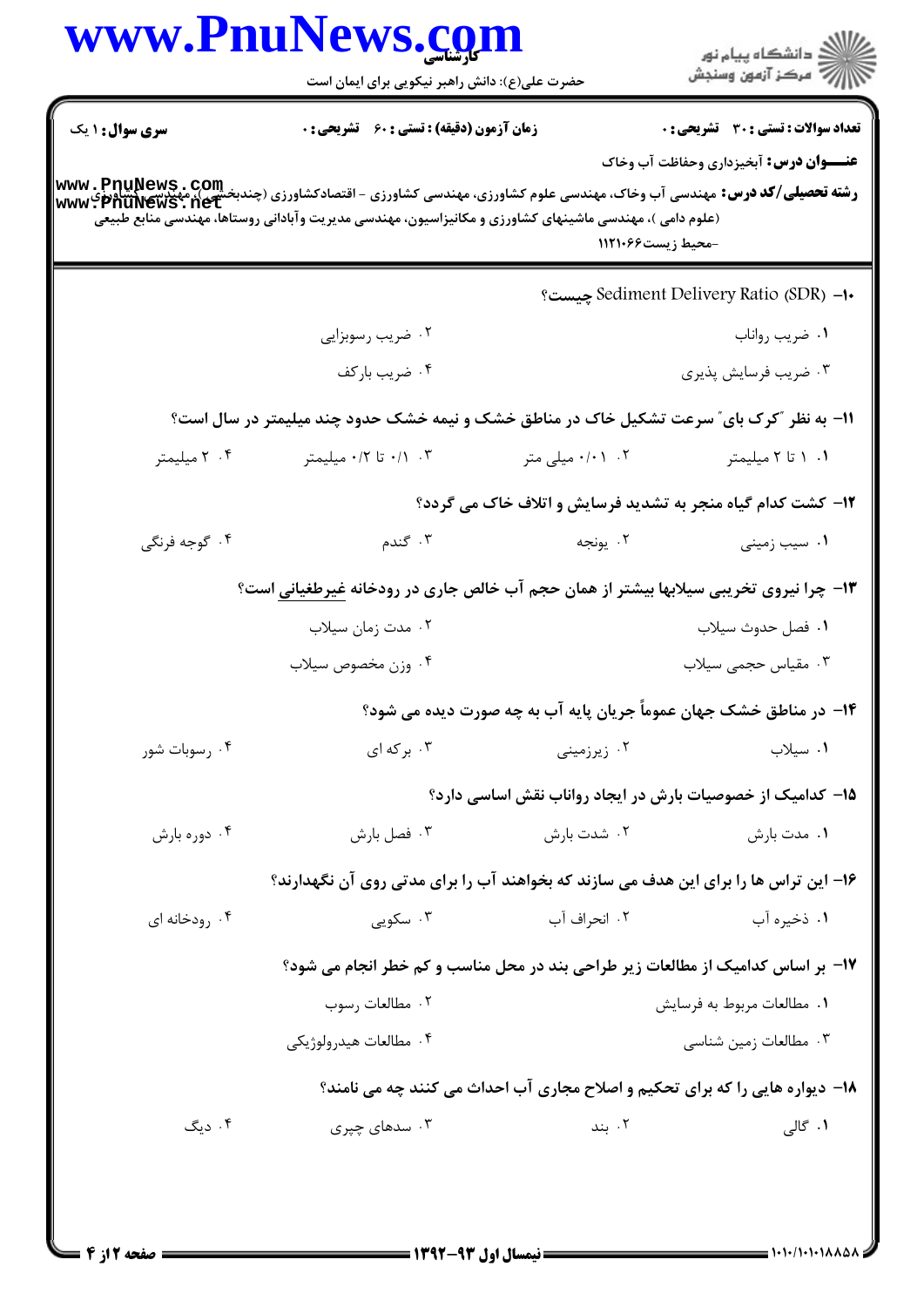|                        | www.PnuNews.com<br>حضرت علی(ع): دانش راهبر نیکویی برای ایمان است                                                                                                                                                                                                                                                 |                     | ِ<br>∭ دانشڪاه پيام نور<br>∭ مرڪز آزمون وسنڊش                                                 |
|------------------------|------------------------------------------------------------------------------------------------------------------------------------------------------------------------------------------------------------------------------------------------------------------------------------------------------------------|---------------------|-----------------------------------------------------------------------------------------------|
| <b>سری سوال : ۱ یک</b> | <b>زمان آزمون (دقیقه) : تستی : 60 ٪ تشریحی : 0</b><br><b>رشته تحصیلی/کد درس:</b> مهندسی آب وخاک، مهندسی علوم کشاورزی، مهندسی کشاورزی - اقتصادکشاورزی (چندبخشی )، مهندسی کشاورز<br>www • PhuNews • net<br>(علوم دامی )، مهندسی ماشینهای کشاورزی و مکانیزاسیون، مهندسی مدیریت وآبادانی روستاها، مهندسی منابع طبیعی | -محيط زيست%۱۱۲۱۰    | <b>تعداد سوالات : تستی : 30 ٪ تشریحی : 0</b><br><b>عنـــوان درس:</b> آبخیزداری وحفاظت آب وخاک |
|                        | ۱۹- کدامیک از مکانهای زیر در صورت شیبدار بودن، شرایط مناسبی را برای ایجاد بهمن آماده می کنند؟                                                                                                                                                                                                                    |                     |                                                                                               |
|                        | ۰۲ چمنزارهای یکدست                                                                                                                                                                                                                                                                                               |                     | ٠١ مناطق جنگلي                                                                                |
|                        | ۰۴ پوشیده از توده سنگهای بزرگ                                                                                                                                                                                                                                                                                    |                     | ۰۳ مناطق ناهموار                                                                              |
|                        |                                                                                                                                                                                                                                                                                                                  |                     | ۲۰- مهمترین نیروی تاثیرگذار در حرکت توده ای دامنه ها کدام است؟                                |
| ۰۴ نیروی ریزشی         | ۰۳ نیروی برشی                                                                                                                                                                                                                                                                                                    | ۰۲ نیروی اصطکاک     | ۰۱ نیروی سکون                                                                                 |
|                        |                                                                                                                                                                                                                                                                                                                  |                     | <b>۲۱</b> - رفتار مقاومت رس در برابر لغزش در حالت خاک خشک چگونه است؟                          |
|                        | ۲. مونت موریلونیت ≺ایلیت ≺ کائولی نیت                                                                                                                                                                                                                                                                            |                     | ۰۱ مونت موريلونيت ≻ايليت ≻ كائولى نيت                                                         |
|                        | ۰۴ ایلیت <sub>ح</sub> مونت موریلونیت حکائولی نیت                                                                                                                                                                                                                                                                 |                     | ۰۳ ایلیت  > مونت موریلونیت > کائولی نیت                                                       |
|                        | ۲۲- به طور معمول در مناطق دارای آب و هوای سرد، در اثر یخ زدن و ذوب یخ کدام حرکت توده ای اتفاق می افتد؟                                                                                                                                                                                                           |                     |                                                                                               |
| ۰۴ ریزش                | ۰۳ جريان                                                                                                                                                                                                                                                                                                         | ۰۲ خزش              | ٠١ سوليفلوكسيون                                                                               |
|                        |                                                                                                                                                                                                                                                                                                                  |                     | <b>۲۳</b> - کدامیک از موارد زیر جزء روش های تثبیت دامنه ها محسوب <u>نمی شود؟</u>              |
|                        | ۰۲ تغییر شکل هندسی دامنه                                                                                                                                                                                                                                                                                         |                     | ٠١. احداث مخروط افكنه                                                                         |
|                        | ۰۴ مهندسی زیست خاکی                                                                                                                                                                                                                                                                                              |                     | ۰۳ استفاده از نگهدارنده                                                                       |
|                        |                                                                                                                                                                                                                                                                                                                  |                     | <b>3۴</b> - در کدامیک از روش های تثبیت و کنترل دامنه ها، از چمن مسلح استفاده می شود؟          |
|                        | ۰۲ ایجاد دیوارهای گابیونی                                                                                                                                                                                                                                                                                        |                     | ٠١ استفاده از ژئوتکس تايل ها                                                                  |
|                        | ۰۴ ایجاد دیوارهای حایل                                                                                                                                                                                                                                                                                           |                     | ۰۳ اعمال روشهای بیوتکنیکی                                                                     |
|                        | ۲۵– در این آبخوان ها یک لایه غیرقابل نفوذ به صورت یک لنز رسی در میان رسوبات نفوذپذیر واقع می شود؟                                                                                                                                                                                                                |                     |                                                                                               |
| ۰۴ سفره آب نشتی        | ۰۳ سفره آبهای آزاد                                                                                                                                                                                                                                                                                               | ۰۲ سفره آبهای محصور | ۰۱ سفره های معلق                                                                              |
|                        | ۲۶- به طور معمول برای محاسبه ضرایب هیدرودینامیکی سفره ها، از چه شیوه ای استفاده می شود؟                                                                                                                                                                                                                          |                     |                                                                                               |
| ۰۴ روش آزمایشگاهی      | ۰۳ روش میدانی                                                                                                                                                                                                                                                                                                    | ۰۲ روش شیمیایی      | ۰۱ سنجش از دور                                                                                |
|                        |                                                                                                                                                                                                                                                                                                                  |                     |                                                                                               |